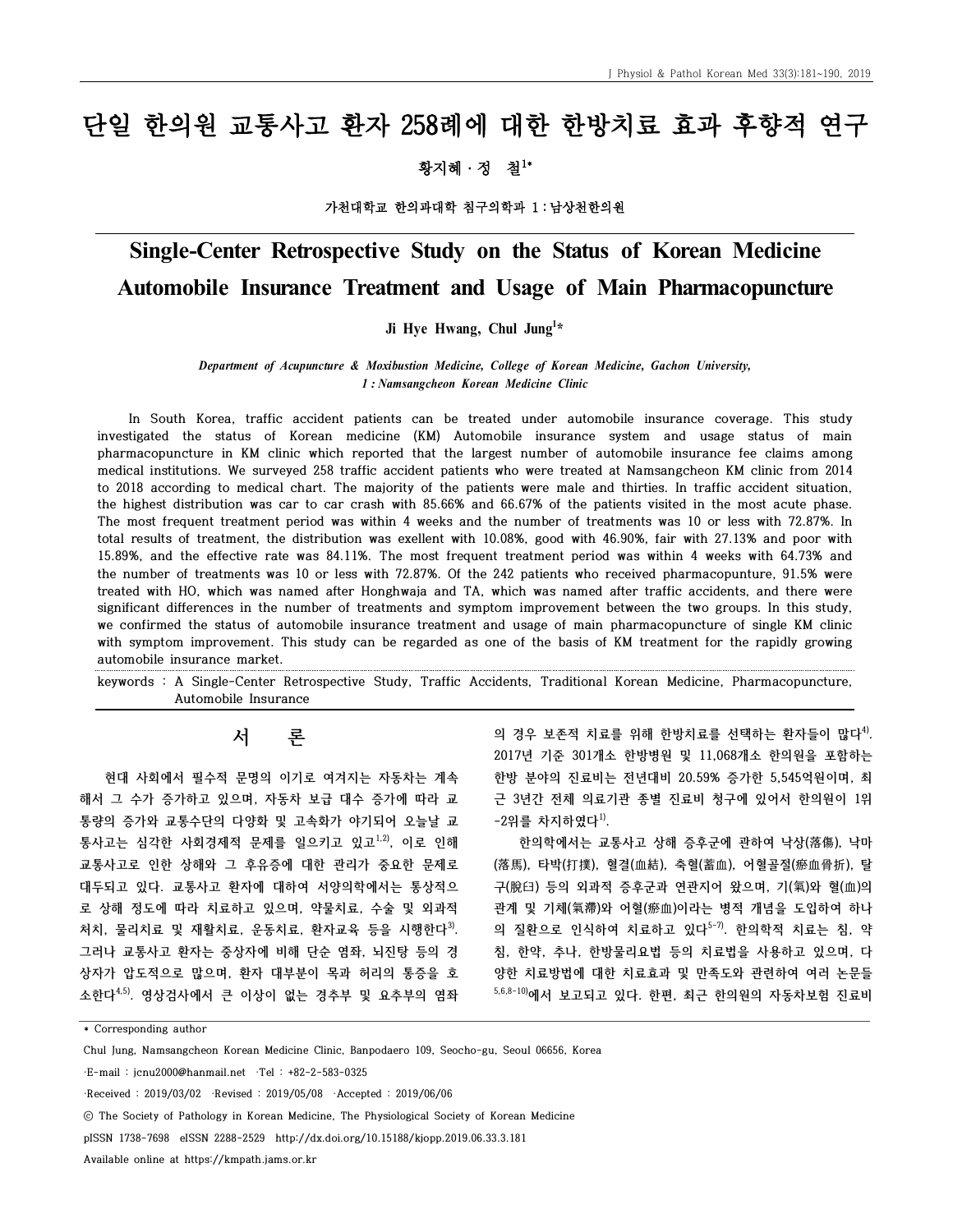**청구가 급증하는 추세에서1) , 한의원에서의 자동차보험진료 관련 보 고들도 있었지만5) , 많지 않기에 한의원에서의 진료현황보고는 더 많이 필요할 것으로 생각된다. 따라서 본 연구에서는 단일 한의원 에 내원하여 교통사고 수상 후 한방자동차보험진료를 받은 외래환 자들을 대상으로 환자들의 전반적 특징과 약침을 포함한 진료 현황 및 호전도 조사를 함으로써, 자동차보험 종별 진료비 청구에 있어 서 상위권을 차지하고 있는 한의원의 자동차보험 진료현황 자료 축 적에 도움이 되고자 한다.**

# **연구대상 및 방법**

**1. 대상**

**2014년 3월 1일부터 2018년 8월 31일까지 교통사고로 남상천 한의원에서 외래치료를 받았던 환자 308명을 대상으로 하였다. 이 중 15세 미만 8명(상담만 받은 5세 이하 3명, 6~10세의 한약처방 만 1회 받은 2명, 추나요법과 물리치료만 받은 1명, 그리고 한약치 료만 받은 11~15세의 2명), 발병 후 6개월 이상 지나서 내원한 환 자 2명, 1회 치료 후 치과 진료로 3개월 이상 지나서 다시 내원하 여 1회만 치료 받은 환자 1명, 골절 진단받은 4명, 1회 진료만 받 은 35명 등 정확한 치료성적 평가가 힘들다고 생각된 총 50명을 제외하고 258명을 대상으로 선정하였다(Fig. 1). 본 연구는 동의서 를 받은 환자들에 대한 후향적 챠트리뷰 연구에 해당하며, 가천대 길한방병원 임상시험심의위원회(Institutional review board, IRB) 의 심의(승인번호 : IRB No. 18-107)를 받았다.**



Fig. 1. Patient Flow Chart

#### **2. 연구방법**

**상기의 258례를 성별 및 연령별 분포, 내원 동기별 분포, 병력 기간별 분포, 증상 및 진단명별 분포, 치료기간 및 치료횟수별 분 포, 치료방법별 분포, 전체 환자 및 성별에 따른 치료 성적, 연령별 치료성적, 병력기간별 치료성적, 치료기간별 치료성적, 치료횟수별 치료성적, 약침 사용별 치료성적, 주요약침 사용현황, 치료반응 및 이상반응, 한방자동차보험 외 진료 현황, 통계적 유의성 검정 등을** **조사하였다.**

## **3. 치료방법**

**침치료의 경우 각 환자는 0.30×30 mm stainless steel(동방침 구제작소 일회용 호침)을 사용하여 부위에 따라 혈위당 10~30㎜의 심도로 15분간 유침하였으며, 치료혈은 근위취혈로 풍지(GB20), 대 추(GV17), 견정(GB21), 명문(GV4), 요양관(GV3), 신수(BL23), 환도 (GV30)혈 및 아시혈을 위주로 취혈하였고, 환자 증상에 따라 전기 침자극, 약침, 추나요법을 병행하였으며, 부항치료는 통증을 호소하 는 부위를 위주로 건부항을 1일 1회 시술하였으며, 약물 치료를 한 경우 活血通絡, 止痛, 去瘀血, 舒筋위주의 당귀수산가미방을 위주 로 투여하였다. 물리치료는 환자의 상태에 따라 ICT(interferential current therapy)과 Hot pack을 위주로 1일 1회 시술하였다.**

### **4. 치료 성적 평가 기준**

**치료성적의 평가는 최소 2번이상의 치료를 받은 환자에 한하 여, 환자의 최종 치료일에 일치하여 자각증상 호전도 개선을 이전 연구들6,12)의 분류방법을 참고하여 다음과 같이 4단계로 분류하였으 며, Likert 4점 척도를 이용하여 ① 우수, ② 호전, ③ 양호, ④ 불 량의 4가지 문항은 각각 1-4점의 점수로 임의 치환되어 점수화하 였다. 또한 치료효과가 있는 경우를 유효율이라 하여 불량을 제외 한 호전 이상의 성적 백분율로 계산하였다.**

**① 우수(Excellent, Likert scale IV) : 자극증상 및 이학적 검 사상 정상으로 회복되어 일상생활에 별다른 장애가 없는 경우**

**② 양호(Improved, Likert scale III) : 자각증상 및 이학적 검 사상 모두 초진에 비하여 명백한 호전인 경우**

**③ 호전(Mild improved, Likert scale II) : 자각증상 및 이학 적 검사상 어느 한쪽만 좋아지거나 혹은 모두 약간의 호전인 경우**

**④ 불량(Failure, Likert scale I) : 자각증상 및 이학적 검사 상 모두 무변화이거나 악화된 상태**

# **5. 치료법에 대한 안전성 및 이상반응 확인**

**각각의 치료 직후와 다음 내원시 침, 약침, 한약, 추나요법 등 의 치료들과 관련해 감염증을 비롯하여 환자의 불편감을 포함하여 출혈, 혈종, 피로, 발한, 심한 구역, 현기증, 두통 등이 발생하였는 지 확인하였다. 약침의 경우 시술과정에서 가벼운 발열, 피로, 오 한, 두통, 어지럼증, 가려움증 등의 면역호전반응이 나타날 수 있기 에13) , 이에 대한 반응도 확인해보았다.**

#### **6. 통계처리**

**통계처리에 있어서, 각 항목들과 치료성적 사이의 유의성은 SPSS(Statistical programfor social science) 23.0 for Windows program을 이용하여 Chi-square test을 이용하여 검정 하였다. 그리고 각 항목별 그룹간 평균 치료성적에 있어서, 2그룹 일 경우는 독립표본 T검정(Independent 2-sample T-test), 3그룹 이상일 경우는 일원배치분산분석(one-way analysis of variance, one-way ANOVA)를 사용하였다. 또한 약침 치료를 받은 258명 중 92.56%의 환자들에 있어서, 2017년 1월까지 근골격계 통증에**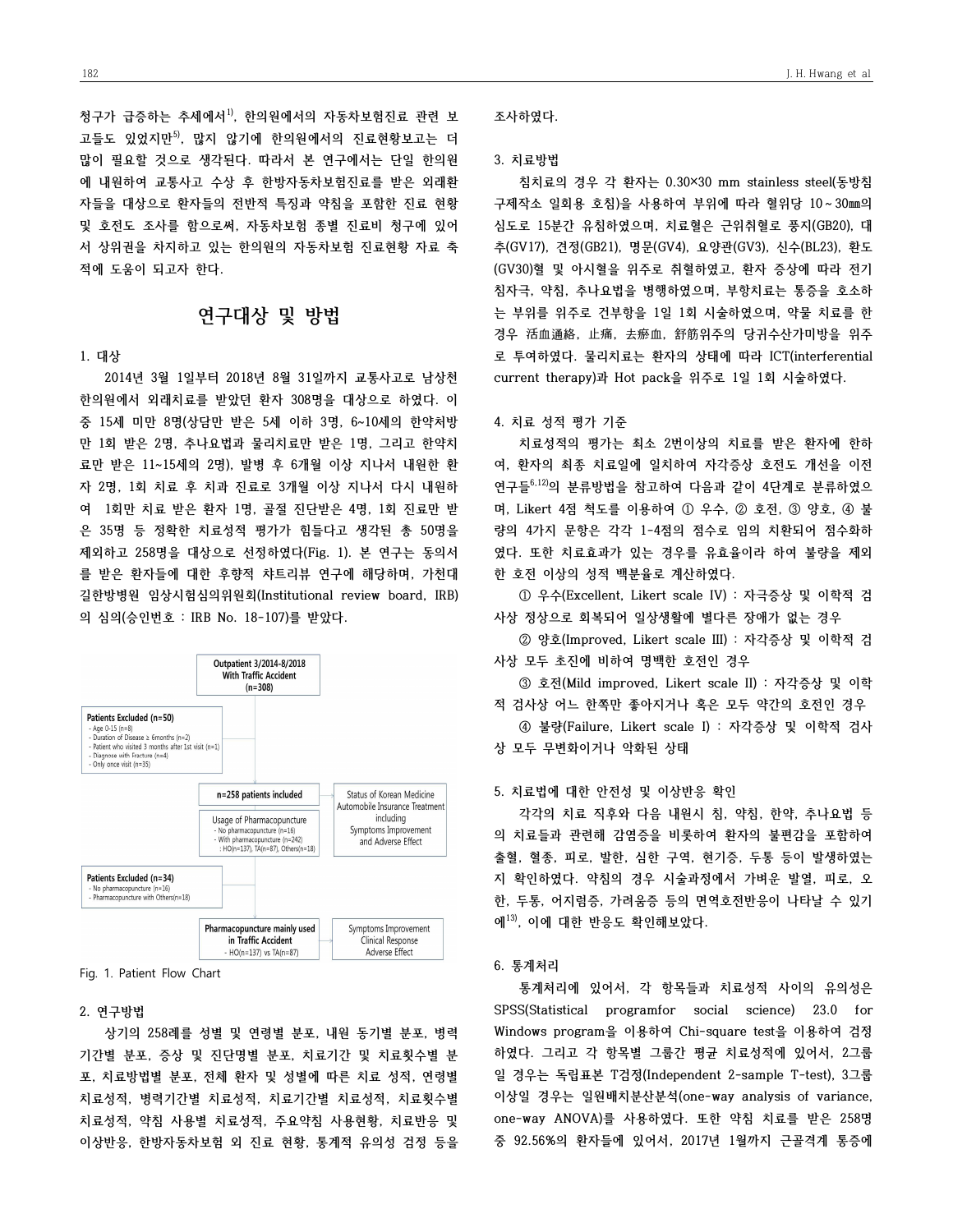**대표적으로 쓰이는 HO약침13,14) 위주로 사용되다가, 2017년 2월부 터 교통사고 환자 치료용으로 개발된 TA약침의 본격적 사용으로 인하여 TA약침 위주로 사용된 것으로 나타났다. 대다수 환자가 HO와 TA, 2종류의 약침치료를 받은 것으로 나타났기에, 2가지 주 요 약침치료그룹간 치료성적 유의성을 검정하고자 independent two samples t-test를 시행하였다. p<0.05를 유의성 있는 것으로 판단하였다.**

# **결 과**

#### **1. 성별 및 연령별 분포**

**성별은 남자가 159명(61.63%), 여자가 99명(38.37%)로, 남자 가 여자보다 1.61배 더 많았다. 연령별 분포는 30대가 94명 (36.43%), 40대가 75명(29.07%), 20대가 38명(14.73%), 50대가 37 명(14.34%), 60대가 6명(2.33%), 10대가 5명(1.94%), 70대가 3명 (1.16%) 순이었다(Table 1).**

# **2. 내원동기별 분포**

**내원동기별 분포는 인터넷 검색을 통해 내원한 환자가 110명 (42.64%)로 가장 많았으며, 지인 소개로 내원한 환자가 82명 (31.78%), 가까운 거리라서 내원한 환자가 44명(17.05%), 기타 의 견이 3명(1.16%), 무응답이 19명(7.36%) 순이었다(Table 1).**

#### Table 1. Characteristics of patients

**병력기간별 분포는 1주이내 최급성기가 172명(66.67%)으로 가 장 많았으며, 급성기 72명(27.91%), 아급성기 14명(5.43%)순이었다 (Table 1).**

**4. 사고상황별 분포**

**사고상황별 분포는 차량간 충돌에 의한 경우가 221건 (85.66%)으로 가장 많았으며, 이 중 충돌형태가 후방충돌이 158건 (61.24%), 측방충돌51건(19.77%), 전방충돌7건(2.71%), 전후방충 돌 5건(1.94%) 순으로 후방충돌에 의한 사고가 가장 많았다. 또한 차량과 보행자 간의 사고는 24건(9.30%), 차량과 오토바이 사고는 9건(3.49%), 차량과 다른 물체간의 사고는 2건(0.78%), 차량과 자 전거 간의 사고와 버스 안에서 일어난 사고가 각각 1건(0.39%)씩 있었다. 또한 사고당시 환자의 위치는 운전자석 155명(60.08%)으 로 가장 많았으며 동승자석이 36명(13.95%)로 두 번째로 많았다 (Table 2).**

# **5. 내원형태별 분포**

**타병원의 경유 없이 본원에 일차적으로 내원한 사례가 104명 (40.31%)이었으며, 타병원을 경유한 후 이차적으로 본원에 내원한 경우가 143명(59.69%)이었다. 한방의료기관만을 이용하고 내원한 환자는 7명(2.71%)였으며, 양방의료기관만을 이용한 환자는 126명**

|                            |                                       |                | Gender                                             |           |            |  |
|----------------------------|---------------------------------------|----------------|----------------------------------------------------|-----------|------------|--|
|                            | Characteristics                       |                | male                                               | female    | Number(%)  |  |
| Age group                  | $15 - 19$                             |                | 3(1.16)                                            | 2(0.78)   | 5(1.94)    |  |
|                            | $20 - 29$                             |                | 29(11.24)                                          | 9(3.49)   | 38 (14.73) |  |
|                            | $30 - 39$                             |                | 62(24.03)                                          | 32(12.40) | 94(36.43)  |  |
|                            | $40 - 49$                             |                | 44(17.05)                                          | 31(12.02) | 75(29.07)  |  |
|                            | $50 - 59$                             |                | 17(6.59)                                           | 20(7.75)  | 37(14.34)  |  |
|                            | 60-69                                 |                | 2(0.78)                                            | 4(1.55)   | 6(2.33)    |  |
|                            | 70-71                                 |                | 2(0.78)                                            | 1(0.39)   | 3(1.16)    |  |
|                            | Web searching                         |                | 70(27.13)                                          | 40(15.50) | 110(42.64) |  |
|                            | Acquaintance introduction             |                | 51(19.77)                                          | 31(12.02) | 82(31.78)  |  |
| Motivation for<br>visiting | Close distance                        |                | 26(10.08)                                          | 18(6.98)  | 44(17.05)  |  |
|                            | Others                                |                | 2(0.78)                                            | 1(0.39)   | 3(1.16)    |  |
|                            | No answer                             |                | 10(3.88)                                           | 9(3.49)   | 19 (7.36)  |  |
|                            | Within 1 week                         | Accidental day | 10(3.88)                                           | 5(1.94)   | 15 (5.81)  |  |
|                            |                                       | $1-3$ day      | 67(25.97)                                          | 39(15.11) | 106(41.09) |  |
|                            |                                       | $4-7$ day      | 31(12.02)                                          | 20(7.75)  | 51(19.77)  |  |
| Period of visiting         | 1 week - 1month<br>(Acute stage)      | 1-2week        | 22(8.53)                                           | 15(5.81)  | 37(14.34)  |  |
| our clinic from            |                                       | 2-3week        | 11(4.26)                                           | 9(3.49)   | 20(7.75)   |  |
| accidental day             |                                       | 3-4week        | 10(3.88)                                           | 5(1.94)   | 15(5.81)   |  |
|                            | 2 months-6 months<br>(Subacute stage) | 1-2month       | 5(1.94)                                            | 4(1.55)   | 9(3.49)    |  |
|                            |                                       | 2-3month       | 2(0.78)                                            | 2(0.78)   | 4(1.55)    |  |
|                            |                                       | 4-6month       | 1(0.39)                                            | 0(0.0)    | 1(0.39)    |  |
|                            |                                       | <b>KM</b>      | Outpatient                                         |           | 7(2.71)    |  |
|                            |                                       |                | Radioactive examination                            |           | 53(20.54)  |  |
|                            |                                       | <b>WM</b>      | Discharge after admission treatment                |           | 28(10.85)  |  |
| Patterns of                | Via other local hospital              |                | After out-patient department treatment             | 45(17.44) |            |  |
| visiting our clinic        |                                       |                | Radioactive examination & KM outpatient            |           | 4(1.55)    |  |
|                            |                                       | KM & WM        | KM hospital inpatient with radioactive examination | 2(0.78)   |            |  |
|                            |                                       |                | WM admission treatment & KM outpatient             | 7(2.71)   |            |  |
|                            |                                       |                | KM and WM Outpatient                               | 8(3.10)   |            |  |
|                            | Direct visit                          |                |                                                    |           | 104(40.31) |  |

KM: Korean medicine, WM: Western medicine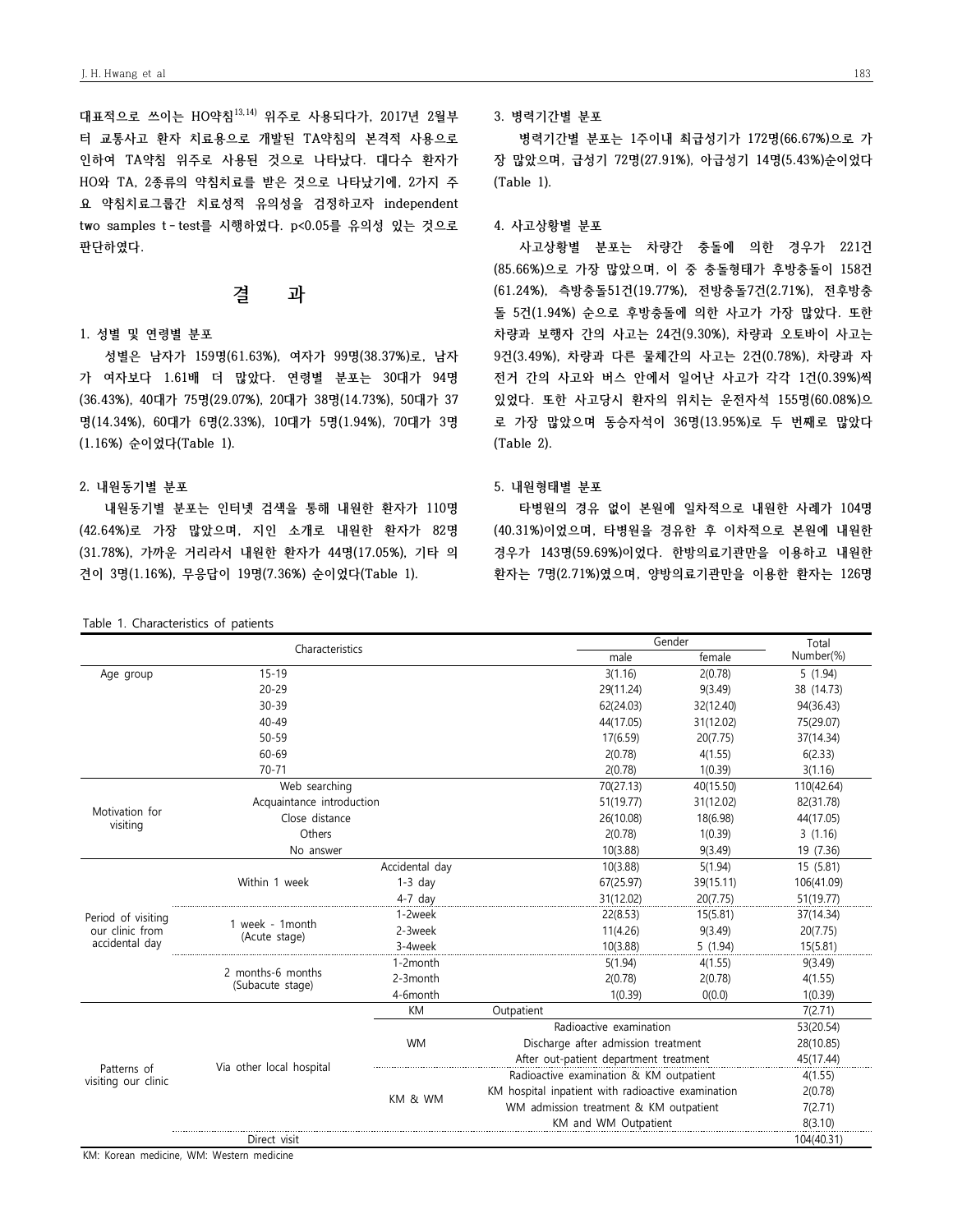**(48.84%)이었고, 한방과 양방의료기관 모두 경유한 후 본원에 내원 한 환자가 19명(7.36%)였다. 양방의료기관을 이용한 환자 중 이학 적 검사 및 방사선 검사만 하고 본원에 내원한 환자는 53명 (20.54%)이었고, 양방병원에 입원치료 후 본원에 내원한 환자는 28 명(10.85%), 양방의원에서 외래치료 후 내원한 환자는 45명 (17.44%)였다. 한방과 양방 의료기관 모두 이용하고 본원에 내원한 환자들은 방사선검사 후 타한의원 외래진료를 이용했던 경우가 4명 (1.55%), 한방병원에서 방사선검사 진행을 포함하여 입원치료를 받 은 경우가 2명(0.78%), 양방의료기관 입원치료 후 타한의원 치료를 받은 경우가 7명(2.71%), 양방의원 및 타한의원 외래진료를 이용했 다가 본원에 내원한 경우가 8명(3.1%)였다(Table 1).**

## **6. 증상 및 진단명별 분포**

**환자들의 전신적 증상과 정신적 증상으로 크게 나누어 각각 증 상을 조사하였다. 전신적 증상은 주로 국소부 통증(98.84%)로 가장 많았으며, 피로(28.86%), 어지러움(20.93%), 소화장애 (19.38%), 눈 이 침침하거나 불편함(17.05%), 부종 및 몸이 무거운 느낌** **(14.73%), 상하지비증(13.95%), 오심(9.3%) 순으로 나타났으며 그 외 이명, 흉민, 기타 증상들이 있었다. 정신적 증상으로는 수면장애 (24.03%), 두려움 및 차에 대한 공포심(22.48%), 불안 및 초조함 (12.02%), 집중력저하(11.24%), 기억력장애(4.65%) 순으로 나타났 으며, 그 외 신지불청, 스트레스. 기타 증상들이 있었다.**

**국소적 통증에 대해 부위별 분포를 살펴보면 경항부가 87.21% 로 가장 많았으며, 허리 (69.77%), 어깨(63.95%), 등(34.11%), 머리 (28.68%), 기타(28.68%), 무릎(17.05%), 둔부(14.34%), 발목 (10.85%), 얼굴 및 턱관절(2.71%) 순으로 나타났다.**

**영상의학검사는 두 가지 이상의 검사를 시행한 경우를 중복 처 리하였으며, X-ray가 121명(46.90%)으로 가장 많았고, CT가 33명 (12.79%), MRI가 9명(3.49%) 등의 순이었으며, 방사선촬영을 하지 않은 환자는 111명(43.02%)이었다. 상병 및 진단명 분포에 있어서 두 가지 이상을 진단 받은 경우를 중복 처리하였을 때, 염좌손상이 가장 많았으며, 그 중 경추의 염좌 및 긴장이 220명으로 가장 많았 고, 요추의 염좌 및 긴장이 176명으로 두 번째였으며, 염좌 외에 뇌진탕 52명, 타박 및 찰과상 49명 등의 진단이 있었다(Table 3).**

| Table 2. Distribution of Traffic Accident Situation. Period and Number of Treatment, and Treatment Method |  |
|-----------------------------------------------------------------------------------------------------------|--|
|-----------------------------------------------------------------------------------------------------------|--|

|                                  |                  | Characteristics       |                         | Total Number(%) |  |
|----------------------------------|------------------|-----------------------|-------------------------|-----------------|--|
|                                  |                  |                       | Frontal Impact          | 7(2.71)         |  |
|                                  |                  | Car to car            | Rear impact             | 158(61.24)      |  |
|                                  |                  |                       | Side impact             | 51(19.77)       |  |
|                                  | Traffic          |                       | Frontal and Rear impact | 5(1.94)         |  |
|                                  | accident         | Car to person         |                         | 24(9.30)        |  |
|                                  | patterns         | Car to other material |                         | 2(0.78)         |  |
| Traffic<br>accident<br>situation |                  | Car to motorbike      |                         | 9(3.49)         |  |
|                                  |                  | Car to bicycle        |                         | 1(0.39)         |  |
|                                  |                  | On the bus            |                         | 1(0.39)         |  |
|                                  | Driver's seat    |                       |                         | 155(60.08)      |  |
|                                  | Passenger seat   |                       |                         | 36(13.95)       |  |
|                                  | Back seat        |                       |                         | 30(11.63)       |  |
|                                  | Pedestrian       |                       |                         | 24(9.30)        |  |
|                                  | Others           |                       |                         | 13(5.04)        |  |
| Period of treatment              |                  | ≤1week                | 57(22.09)               |                 |  |
|                                  |                  | ≤2week                |                         | 45(17.44)       |  |
|                                  |                  | $≤3$ week             |                         | 44(17.05)       |  |
|                                  |                  | $≤4$ week             |                         | 21(8.14)        |  |
|                                  |                  | ≤2month               |                         | 50(19.38)       |  |
|                                  |                  | $\leq$ 3month         |                         | 12(4.65)        |  |
|                                  |                  | $≤4$ month            | 17(6.59)                |                 |  |
|                                  |                  | ≥4month               | 12(4.65)                |                 |  |
| Number of treatment              |                  | $\leq 10$             | 188(72.87)              |                 |  |
|                                  |                  | $\leq$ 20             | 43(16.67)               |                 |  |
|                                  |                  | $\leq 30$             | 9(3.49)                 |                 |  |
|                                  |                  | $\leq 40$             | 6(2.33)                 |                 |  |
|                                  |                  | $\leq 50$             | 9(3.49)                 |                 |  |
|                                  |                  | $\geq 50$             |                         | 3(1.16)         |  |
|                                  |                  | Acupuncture           |                         | 258(100.00)     |  |
|                                  |                  | Herbal medicine       |                         | 224(86.82)      |  |
|                                  |                  |                       | TA                      | 88(34.10)       |  |
|                                  | Treatment method | Pharmacopuncture      | HO                      | 139(53.88)      |  |
|                                  |                  |                       | HN                      | 11(4.26)        |  |
|                                  |                  |                       | Others                  | 4(1.55)         |  |
|                                  |                  | Chuna                 | 221(85.66)              |                 |  |
|                                  |                  | KM physiotherapy      | 258(100.00)             |                 |  |

KM: Korean medicine, TA: a pharmacopuncture extract which was named after traffic accidents and consists of Scutellaria baicalensis, Phellodendron amurense, Pulsatilla koreana, Sophora tonkinensis, Aucklandia lappa, Aquilaria agallocha, and Carthamus tinctorius L., HO: a pharmacopuncture extract which was named after<br>Honghwaja(Carthamus-tinctorius-L.), HN: a-pharmacopuncture-extract-whic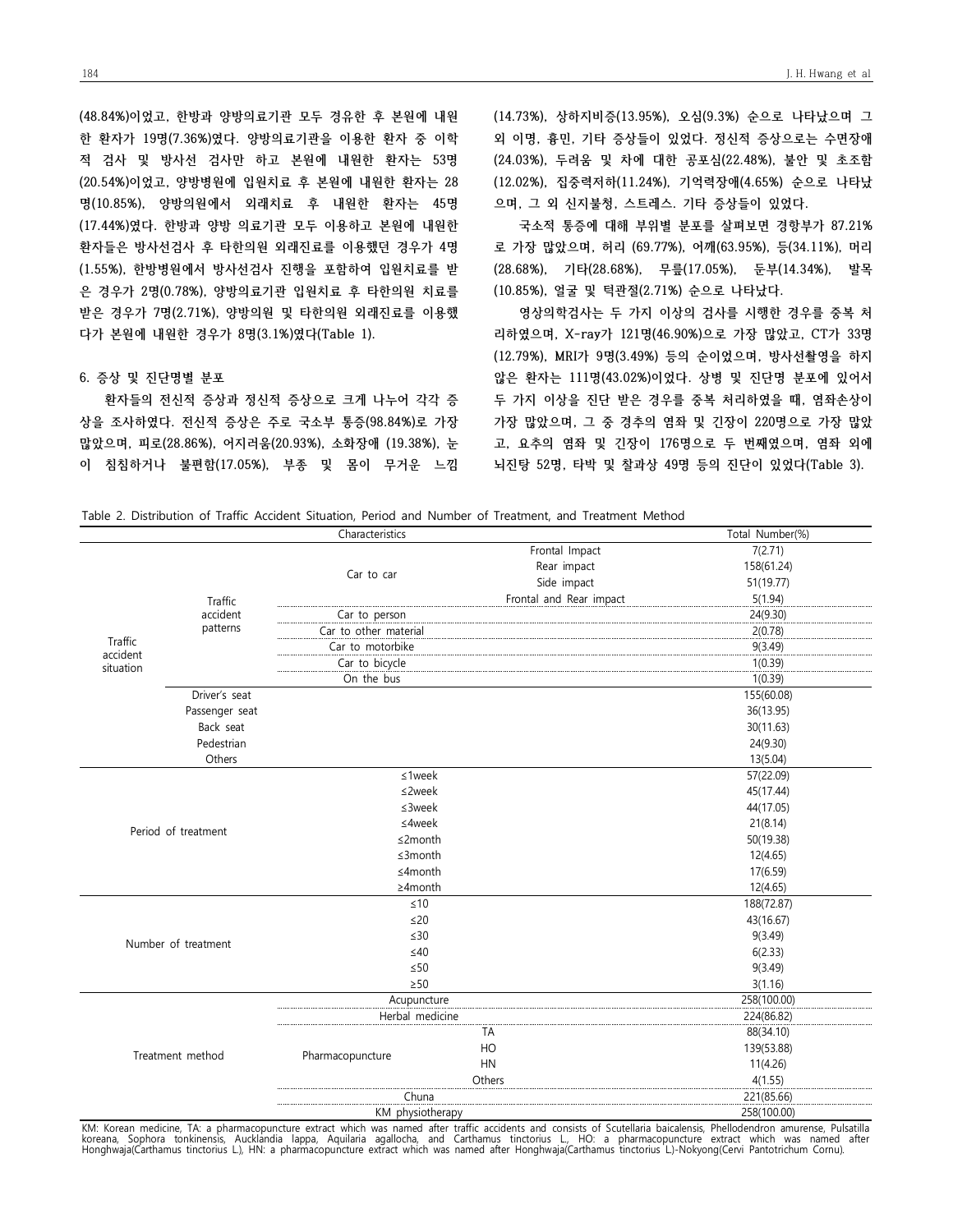#### **7. 치료기간 및 치료횟수별 분포**

**환자들의 치료기간별 분포를 살펴보면 4주 이내가 167명 (64.73%)이었으며, 이 중 1주 이내인 경우가 57명(22.09%)로 가장 많았고, 2주 이내가 45명(17.44%), 3주 이내가 44명(17.05%), 4주 이내가 21명(8.14%)이었다. 그 외에 2달 이내가 50명(19.38%)이었 고 3달 이내가 12명(4.65%), 4달 이내가 17명(6.59%)이었으며, 4 달 이상 치료받은 환자는 12명(4.65%)이 있었다.**

**치료횟수별 분포에서는 10번 이하로 치료받은 환자가 188명 (72.87%)로 가장 많았으며, 20회 이하가 43명(16.67%)로 그 다음 으로 많았고, 30회 이상과 50회 이상이 각각 9명(3.49%), 40회 이 상이 6명(2.33%), 50회 이상이 3명(1.16%) 순으로 나타났다 (Table 2).**

## **8. 치료방법별 분포**

**치료방법별 분포를 살펴보면, 모든 환자에게 침치료와 한방물**

**리요법이 행해졌으며, 약침치료를 한 환자가 242명(93.8%)이었고, 한약을 처방한 경우는 224명(86.82%), 추나요법을 받은 환자는 221명(85.66%)이었다. 약침치료의 경우, HO약침액을 사용한 경우 가 139명(53.88%)으로 가장 많았고, 그 다음이 TA약침액을 사용한 경우가 88명(34.10%)으로 나타났다(Table 2).**

# **9. 전체 환자 및 성별에 따른 치료 성적**

**전체 환자의 치료성적은 양호 121명(46.90%), 호전 70명 (27.13%), 불량 41명(15.89%), 우수 26명(10.08%) 순이었으며, 평 균 치료성적이 2.52±0.87점, 유효율이 84.11%이었다. 성별에 따른 치료성적 평균은 남자가 2.53±0.86점, 여자가 2.51±0.89점으로 통 계적으로 유의한 평균차는 없었으며, 유효율은 남자가 84.28%, 여 자가 83.84%로 남자가 여자보다 조금 높았다(Table 4).**

**10. 연령별 치료성적**

| Table 3. Distribution of Symptoms, Radiological Examination and Diagnosis |  |  |
|---------------------------------------------------------------------------|--|--|
|---------------------------------------------------------------------------|--|--|

|                         |                        | Characteristics       |                 | Total Number(%) |  |  |
|-------------------------|------------------------|-----------------------|-----------------|-----------------|--|--|
|                         |                        |                       | Neck            | 225(87.21)      |  |  |
|                         |                        |                       | Low back        | 180(69.77)      |  |  |
|                         |                        |                       | Shoulder        | 165(63.95)      |  |  |
|                         |                        |                       | <b>Back</b>     | 88(34.11)       |  |  |
|                         |                        |                       | Head            | 74(28.68)       |  |  |
|                         |                        | Localized pain        | <b>Buttocks</b> | 37(14.34)       |  |  |
|                         |                        |                       | Knee            | 44(17.05)       |  |  |
|                         |                        |                       | Ankle           | 28(10.85)       |  |  |
|                         |                        |                       | Face, TMJ       | 7(2.71)         |  |  |
|                         |                        |                       | Others          | 74(28.68)       |  |  |
|                         | Physical<br>symptoms   | Limbs numbness        |                 | 36(13.95)       |  |  |
|                         |                        | Edema                 |                 | 38(14.73)       |  |  |
|                         |                        | Chest discomfort      |                 | 2(0.78)         |  |  |
|                         |                        | Digestive disorder    |                 | 50(19.38)       |  |  |
| Symptoms                |                        | <b>Dizziness</b>      |                 | 54(20.93)       |  |  |
|                         |                        | Nausea                |                 | 24(9.30)        |  |  |
|                         |                        | Fatigue               |                 | 74(28.68)       |  |  |
|                         |                        | Generalized weakness  |                 | 32(12.40)       |  |  |
|                         |                        | Tinnitus              |                 | 9(3.49)         |  |  |
|                         |                        | Eye problems          |                 | 44(17.05)       |  |  |
|                         |                        | Others                |                 | 5(1.94)         |  |  |
|                         |                        | Not clear spirit      |                 | 2(0.78)         |  |  |
|                         |                        | Palpitations          |                 | 15(5.81)        |  |  |
|                         |                        | Anxiety               |                 | 31(12.02)       |  |  |
|                         |                        | Sleep disorder        |                 | 62(24.03)       |  |  |
|                         | Psychological symptoms | Fear                  |                 | 58(22.48)       |  |  |
|                         |                        | <b>Stress</b>         |                 | 5(1.94)         |  |  |
|                         |                        | Loss of concentration |                 | 29(11.24)       |  |  |
|                         |                        | Memory impairment     |                 | 12(4.65)        |  |  |
|                         |                        | X-ray                 |                 | 121(46.90)      |  |  |
|                         |                        | CT                    |                 | 33(12.79)       |  |  |
| Radioactive examination |                        | <b>MRI</b>            |                 | 9(3.49)         |  |  |
|                         |                        | Others                |                 | 5(1.94)         |  |  |
|                         |                        | None                  |                 | 111(43.02)      |  |  |
|                         |                        |                       | C-spine         | 220(85.27)      |  |  |
|                         |                        | Sprain                | L-spine         | 176(68.22)      |  |  |
|                         | Diagnosis              |                       | Others          | 160(62.02)      |  |  |
|                         |                        | Cerebral concussion   |                 | 52(20.16)       |  |  |
|                         |                        | Contusion & Abrasion  |                 | 49(18.99)       |  |  |

Multiple choices were allowed for symptoms, radiological exam and diagnosis. TMJ: temporomandibular joint, CT: computerized tomography, MRI: magnetic Reasonance Imaging.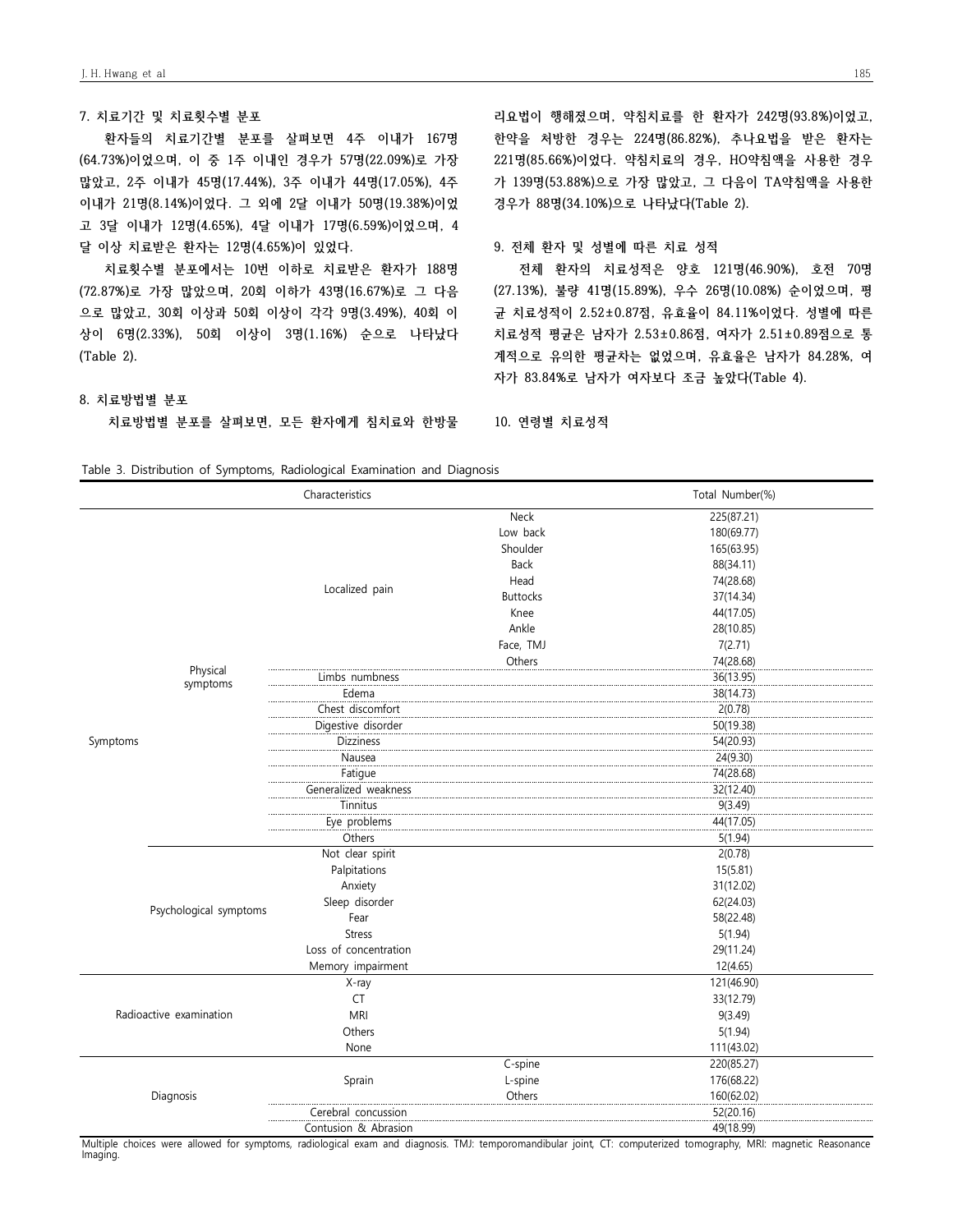**연령별 치료성적을 살펴보면, 10대에서는 양호 3명, 호전 2명 으로 평균치료성적 2.6±0.49점, 유효율 100%였으며, 20대에서는 우수 2명, 양호 14명, 호전 13명, 불량 9명으로 평균 치료성적 2.24±0.87점, 유효율이 76.32%였으며, 30대에서는 우수 11명, 양 호 44명, 호전 24명, 불량 15명으로 평균 치료성적 2.54±0.90점, 유효율이 84.04%였고, 40대에서는 우수 9명, 양호 37명, 호전 17 명, 불량 12명으로 평균 치료성적 2.57±0.90점, 유효율이 84.00%, 50대에서는 우수 3명, 양호 18명, 호전 13명, 불량 3명으로 평균 치료성적 2.57±0.75점, 유효율이 91.89%, 60대에서는 양호 4명, 불량 2명으로 평균 치료성적 2.33±0.94점, 유효율이 66.67%, 70 대 이상에서는 우수 1명, 양호 1명, 호전 1명으로 평균 치료성적 3±0.82점, 유효율이 100%이었다. 각 연령대별 평균 치료성적에 있 어서 통계적으로 유의한 차이는 없었다(Table 4).**

#### **11. 병력기간별 치료성적**

**최급성기에는 우수 12명, 양호 76명, 호전 56명, 불량 28명으 로 평균 치료성적 2.42±0.84점, 유효율이 83.72%였고, 급성기에는 우수 11명, 양호 38명, 호전 13명, 불량 10명으로 평균 치료성적 2.69±0.89점, 유효율이 86.11%였으며, 아급성기에는 우수 3명, 양 호 7명, 호전 1명, 불량 3명으로 평균 치료성적 2.71±1.03점, 유효 율이 78.57%로 나타났다. 최급성기, 급성기, 아급성기의 평균 치료** **성적에 있어서 통계적으로 유의한 차이는 없었다(Table 4).**

#### **12. 치료기간별 치료성적**

**치료기간별 치료성적으로 1주 이내가 우수 1명, 양호 14명, 호전 19명, 불량 23명으로 평균 치료성적 1.88±0.84점, 유효율이 63.16%로 나타났고, 2주 이내가 우수 4명, 양호 16명, 호전 15 명, 불량 10명으로 평균 치료성적 2.31±0.91점, 유효율이 77.78%로, 3주 이내가 우수 8명, 양호 22명, 호전 9명, 불량 5명 으로 평균 치료성적 2.75±0.88점, 유효율이 88.64%로, 4주 이내 가 우수 3명, 양호 9명, 호전 5명, 불량 4명으로 평균 치료성적 2.52±0.96점, 유효율이 80.95%로 나타났으며, 2달 이내가 우수 4명, 양호 31명, 호전 15명으로 평균 치료성적 2.78±0.58점, 유 효율 100%, 3달 이내가 양호 9명, 호전 3명, 평균 치료성적 2.75±0.43점, 유효율 100%, 4달 이내가 우수 5명, 양호 7명, 호 전 5명으로 평균 치료성적 3±0.77점, 유효율 100%로 나타났다. 그리고 4달 이상 치료한 경우는 양호 7명, 호전 3명, 불량 1명으 로 평균 치료성적 2.55±0.66점, 유효율이 90.91%로 나타났다. 치 료기간 그룹별 평균 치료성적에 있어서 통계적으로 유의성이 있었 다(p<0.01)(Table 4).**

**13. 치료횟수별 치료성적**

| Table 4. Result |  |  |  |  |
|-----------------|--|--|--|--|
|-----------------|--|--|--|--|

|                              |                     |        | Excellent(%) | Good(%)    | $Fair(\%)$ | Poor(%)   | Total(%)    | $P$ -value $^{1)}$ | Effective<br>rate(%) | Score           | $P-value^{2}$ |  |
|------------------------------|---------------------|--------|--------------|------------|------------|-----------|-------------|--------------------|----------------------|-----------------|---------------|--|
| Gender                       | Male                |        | 15(5.81)     | 77(29.84)  | 42(16.28)  | 25(9.69)  | 159(61.63)  |                    | 84.28                | $2.53 \pm 0.86$ |               |  |
|                              | Female              |        | 11(4.26)     | 44(17.05)  | 28(10.85)  | 16(6.20)  | 99(38.37)   | 0.467              | 83.84                | $2.51 \pm 0.89$ | 0.843         |  |
| Age                          | $15 - 19$           |        | 0(0)         | 3(1.16)    | 2(0.78)    | 0(0)      | 5(1.94)     |                    | 100                  | $2.6 \pm 0.49$  |               |  |
|                              | $20 - 29$           |        | 2(0.78)      | 14(5.43)   | 13(5.04)   | 9(3.49)   | 38(14.73)   |                    | 76.32                | $2.24 \pm 0.87$ |               |  |
|                              | 30-39               |        | 11(4.26)     | 44(17.05)  | 24(9.30)   | 15(5.81)  | 94(36.43)   |                    | 84.04                | $2.54 \pm 0.90$ |               |  |
|                              | 40-49               |        | 9(3.49)      | 37(14.34)  | 17(6.59)   | 12(4.65)  | 75(29.07)   | 0.626              | 84                   | $2.57 \pm 0.90$ | 0.647         |  |
|                              | 50-59               |        | 3(1.16)      | 18(6.98)   | 13(5.04)   | 3(1.16)   | 37(14.34)   |                    | 91.89                | $2.57 \pm 0.75$ |               |  |
|                              | 60-69               |        | O(0)         | 4(1.55)    | O(0)       | 2(0.78)   | 6(2.33)     |                    | 66.67                | $2.33 \pm 0.94$ |               |  |
|                              | $70-$               |        | 1(0.39)      | 1(0.39)    | 1(0.39)    | O(0)      | 3(1.16)     |                    | 100                  | $3 + 0.82$      |               |  |
|                              | Within 1<br>week    |        | 12(4.65)     | 76(29.46)  | 56(21.71)  | 28(10.85) | 172 (66.67) |                    | 83.72                | $2.42 \pm 0.84$ |               |  |
| Duration of Disease          | Acute stage         |        | 11(4.26)     | 38(14.73)  | 13(5.04)   | 10(3.88)  | 72 (27.91)  | 0.089              | 86.11                | $2.69 \pm 0.89$ | $0.006**$     |  |
|                              | Subacute stage      |        | 3(1.16)      | 7(2.71)    | 1(0.39)    | 3(1.16)   | 14 (5.43)   |                    | 78.57                | $2.71 \pm 1.03$ |               |  |
|                              | $≤1$ week           |        | 1(0.39)      | 14(6.98)   | 19(6.59)   | 23(8.14)  | 57(22.09)   |                    | 63.16                | $1.88 + 0.84$   |               |  |
| Period of Treatment          | ≤2week              |        | 4(1.55)      | 16(6.59)   | 15(5.43)   | 10(3.88)  | 45(17.44)   |                    | 77.78                | $2.31 \pm 0.91$ |               |  |
|                              | $\leq$ 3 week       |        | 8(3.10)      | 22(8.91)   | 9(3.10)    | 5(1.94)   | 44(17.05)   |                    | 88.64                | $2.75 \pm 0.88$ |               |  |
|                              | ≤4week              |        | 3(1.16)      | 9(3.49)    | 5(1.94)    | 4(1.55)   | 21(8.14)    | $0.007**$          | 80.95                | $2.52 \pm 0.96$ | $0.001**$     |  |
|                              | ≤2month             |        | 4(1.55)      | 31(12.02)  | 15(5.81)   | 0(0.00)   | 50(19.38)   |                    | 100                  | $2.78 \pm 0.58$ |               |  |
|                              | $\leq$ 3month       |        | 0(0.00)      | 9(3.49)    | 3(1.16)    | 0(0.00)   | 12(4.65)    |                    | 100                  | $2.75 \pm 0.43$ |               |  |
|                              | $≤4$ month          |        | 5(1.94)      | 7(2.71)    | 5(1.94)    | 0(0.00)   | 17(6.59)    |                    | 100                  | $3 + 0.77$      |               |  |
|                              | $\geq$ 4month       |        | 0(0.00)      | 7(2.71)    | 3(1.16)    | 1(0.39)   | 12(4.65)    |                    | 90.91                | $2.55 \pm 0.66$ |               |  |
|                              | $\leq 10$           |        | 16(6.20)     | 81(31.40)  | 52(20.16)  | 39(15.12) | 188(72.87)  |                    | 79.26                | $2.37 \pm 0.92$ |               |  |
| Number of                    | $\leq$ 20           |        | 6(2.33)      | 26(10.08)  | 10(3.88)   | 1(0.39)   | 43(16.67)   | $0.035*$           | 97.67                | $2.86 \pm 0.67$ | $0.003**$     |  |
| Treatment                    | $\leq 30$           |        | 0(0.00)      | 6(2.33)    | 3(1.16)    | 0(0.00)   | 9(3.49)     |                    | 100                  | $2.67 \pm 0.47$ |               |  |
|                              | $\geq$ 30           |        | 4(1.55)      | 8(3.10)    | 5(1.94)    | 1(0.39)   | 18(6.98)    |                    | 94.44                | $2.83 \pm 0.83$ |               |  |
|                              | No Pharmacopuncture |        | 2(0.78)      | 6(2.33)    | 4(1.55)    | 4(1.55)   | 16(6.2)     | 0.804              | 75                   | $2.38 \pm 0.99$ | 0.668         |  |
|                              | Pharmacopuncture    |        | 24(9.30)     | 115(44.57) | 66(25.58)  | 37(14.34) | 242(93.80)  |                    | 84.71                | $2.52 \pm 0.87$ |               |  |
| Usage of<br>Pharmacopuncture | Pharmacopunctu      | TA     | 8(3.10)      | 41(15.89)  | 23(8.91)   | 15(5.81)  | 87(34.11)   |                    | 82.75                | $2.48 \pm 0.88$ |               |  |
|                              | re                  | HO     | 15(5.81)     | 68(26.36)  | 34(13.18)  | 20(7.75)  | 137(53.88)  | 0.087              | 85.4                 | $2.57 \pm 0.87$ | $0.020*$      |  |
|                              | <b>Types</b>        | Others | 1(0.39)      | 6(2.33)    | 9(2.72)    | 2(0.78)   | 18(5.81)    |                    | 88.89                | $2.33 \pm 0.75$ |               |  |

Values are mean±SD. Statistical significance was evaluated by chi-square test<sup>1)</sup>, and independent two samples t-test or one-way ANOVA<sup>2)</sup>. \*p<0.05 and \*\*p<0.01,<br>Effective rate : The percentage of positive effective treatm a pharmacopuncture extract which was named after Honghwaja(Carthamus tinctorius L.).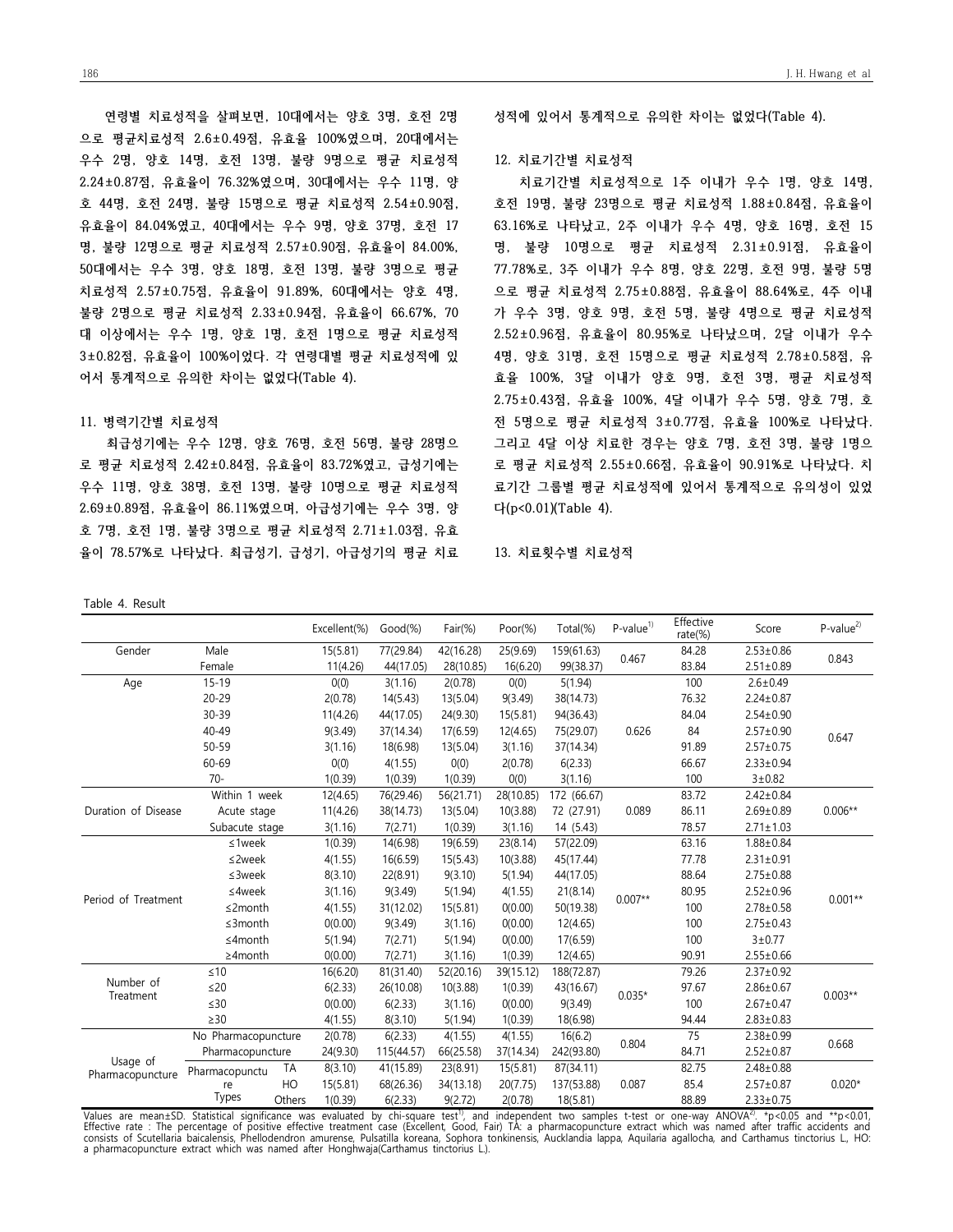**치료횟수별 치료성적은 치료횟수가 10회 이하인 경우 우수 16 명, 양호 81명, 호전 52명, 불량 39명으로 평균 치료성적 2.37±0.92점, 유효율이 79.26%, 20회 이하인 경우가 우수 6명, 양 호 26명, 호전 10명, 불량 1명으로 평균 치료성적 2.86±0.67점, 유효율이 97.67%로 나타났고, 30회 이하인 경우가 양호 6명, 호전 3명으로 평균 치료성적 2.67±0.47점, 유효율이 100%로, 30회 이 상인 경우는 우수 4명, 양호 8명, 호전 5명, 불량 1명으로 평균 치 료성적 2.83±0.83점, 유효율이 94.44%로 나타났다. 치료횟수 그룹 별 평균 치료성적에 있어서 통계적으로 유의성이 있었다(p<0.01) (Table 4).**

#### **14. 약침 사용별 치료성적**

**약침사용 관련 치료성적에 있어서, 약침을 치료받지 않은 16례 의 경우는 치료성적이 우수 2명, 양호 6명, 호전 4명, 불량 4명으 로 평균 치료성적 2.38±0.99점, 유효율이 75%이었고, 약침치료를 병행한 242명의 경우는 치료성적이 우수 24명, 양호 115명, 호전 66명, 불량 37명으로 평균 치료성적 2.52±0.87점, 유효율이 84.71%이었다. 약침사용 유무에 따른 평균 치료성적에 있어서 통 계적으로 유의한 차이는 없었다. 약침종류별로 좀더 살펴보면, TA 약침치료를 받은 경우는 우수 5명, 양호 41명, 호전 26명, 불량 15 명으로 평균 치료성적 2.48±0.88점, 유효율이 82.75%, HO약침치 료를 받은 경우는 우수 19명, 양호 67명, 호전 31명, 불량 20명으 로 평균 치료성적 2.57±0.87점, 유효율이 85.40%이었으며, 기타 약침치료를 받은 경우 양호 7명, 호전 9명, 불량 2명으로 평균 치 료성적 2.33±0.75점, 유효율이 88.89%이었다. TA, HO, 기타 약침 치료 그룹별 평균 치료성적에 있어서 통계적으로 유의한 차이는 없 었다(Table 4).**

#### **15. 주요약침 사용현황**

**약침 치료를 받은 242명 환자 중 92.56%의 환자가 홍화자를 주성분으로 하여 근골격계 질환에 두루 쓰이는 HO약침(홍화자면역 약침) 13,14)과 황금, 황백, 백두옹, 산두근, 목향, 홍화자를 주성분으로 하여 교통사고 환자의 어혈치료용으로 개발된 TA약침치료15-17)를 받 았다. 2017년 1월까지는 16건의 기타약침 치료 이외에 HO약침을 모두 사용한 것으로 나타났고, 2016년 말 TA약침 개발되어 본격적 으로 사용되면서 2017년 2월부터 2건의 기타약침 외에 TA약침을 모두 사용한 것으로 나타났다. HO약침 치료를 받은 환자는 남자 86명, 여자 51명, 총 137명으로, 평균연령이 42.44±9.75세였고, 본 원 초진시 평균병력기간이 8.42±10.55일이었으며, 평균치료기간이 46.45±75.95일, 평균치료횟수가 11.84±14.77회, 평균 치료성적 2.57±0.87점, 유효율 85.40%로 나타났다. TA약침 치료를 받은 환 자는 남자 49명, 여자 38명, 총 87명으로, 평균연령이 39.74±11.15 세, 평균병력기간이 7.87±12.09일, 평균치료기간이 27.63±39.67일. 평균치료횟수가 9.06±9.13회, 평균 치료성적 2.48±0.88점, 유효율 82.75%로 나타났다. 두 그룹간 치료횟수 및 치료성적에 있어서 유 의한 차이가 있었다 (p<0.05) (Table 5). 약침 시술 관련 특별한 이 상반응은 없었으나, 초기 불편감 및 면역반응으로 HO약침의 경우 치료 초기 시술부위 불편감 1례 및 뻐근함 7례, 치료 후 몸살 2례,**

**몸이 무거운 느낌 1례 등의 11례의 시술반응이 관찰되었고, TA약 침의 경우 시술부위 약간의 부종, 뻐근한 느낌 및 통증 증가된 듯한 느낌이 각각 1례씩 총 3례의 시술반응이 관찰되었다. 이 반응들은 대개 처음 치료 이후 나타난 반응들이었으며, 1일 이내로 소실되어 후유증을 남기지 않았다.**

# **16. 치료반응 및 이상반응**

**제반 치료에 있어서 감염을 비롯하여 출혈, 혈종, 피로, 발한, 심한 구역, 현기증, 두통 등의 이상반응을 보이는 경우는 없었다. 앞서 언급한 약침의 치료초기 불편감 및 면역반응 14례 외에 시술 관련하여서는 침치료 후 태충혈에 멍든 경우 1례, 예풍 사혈 후 이 명이 심해진 경우 1례, 추나 후 통증이 있었던 경우 1례가 있었으 며, 역시 특별한 후유증 없이 이후 관련증상 호소는 없었다.**

## **17. 통계적 유의성 검정**

**각 항목과 치료성적 사이의 유의성 검정 결과, 성별, 연령, 병 력기간, 치료방법에 따른 치료성적에 대하여는 유의성이 없었으며, 치료기간 및 치료횟수에 대하여 각각 유의성이 있었다(p<0.01, p<0.05)(Table 4).**

#### **18. 한방자동차보험 외 진료 현황**

**본원에서 다른 증상으로 인하여 추가로 비용을 지불하여 보험 및 비보험 진료를 받은 경우는 없었다.**

#### **Table 5. Usage of Main Pharmacopuncture**

| Characteristics           | Pharmacopuncture  | P-value           |          |
|---------------------------|-------------------|-------------------|----------|
|                           | HO                | ΤA                |          |
| Gender(M/F)               | 86/51             | 49/38             |          |
| Age(years)                | $42.44 + 9.75$    | 39.74±11.15       |          |
| Duration of disease(days) | $8.42 \pm 10.55$  | 7.87±12.09        |          |
| Period of treatment(days) | $46.45 \pm 75.95$ | $27.63 \pm 39.67$ | 0.103    |
| Number of treatment       | $11.84 \pm 14.77$ | $9.06 \pm 9.13$   | $0.026*$ |
| Symptom improvement score | $2.57 + 0.87$     | $2.48 \pm 0.88$   | $0.014*$ |
| Effective rate(%)         | 85.40             | 82.70             |          |

Values are mean±SD. Statistical significance was evaluated by independent two samples t-test. \*p<0.05, Effective rate: The percentage of positive effective treatment case (Excellent, Good, Fair). HO: a pharmacopuncture extract which was named after Honghwaja(Carthamus tinctorius L.), TA: a pharmacopuncture extract which was named after traffic accidents and consists of Scutellaria baicalensis, Phellodendron amurense, Pulsatilla koreana, Sophora tonkinensis, Aucklandia lappa, Aquilaria agallocha, and Carthamus tinctorius L..

# **고 찰**

**교통사고는 국민 생활안전에 큰 위협이 되고 있는 사회문제로 당사자와 가족에게는 고통과 슬픔을 야기함은 물론, 자동차 이용의 증가로 교통사고 환수와 진료비가 지속적 증가 추세를 보이고 있기 에, 건강보험심사평가원의 통계에 따르면, 2017년 자동차보험의 규 모가 2015년 대비 13% 증가하여 1조 7,698억원으로 보고되었고, 연간 23조 5천억 원에 달하는 사회적 비용을 발생시켜 국가 경쟁 력 약화의 한 원인이 되고 있다1) .**

**교통사고 치료에 대한 한방보험적용과 환자의 높은 만족도로 인해 한방의료기관을 이용하는 환자는 지속적으로 증가하고 있고, 교통사고 환자들이 양방의료기관에서의 치료에 대한 부족을 경험한**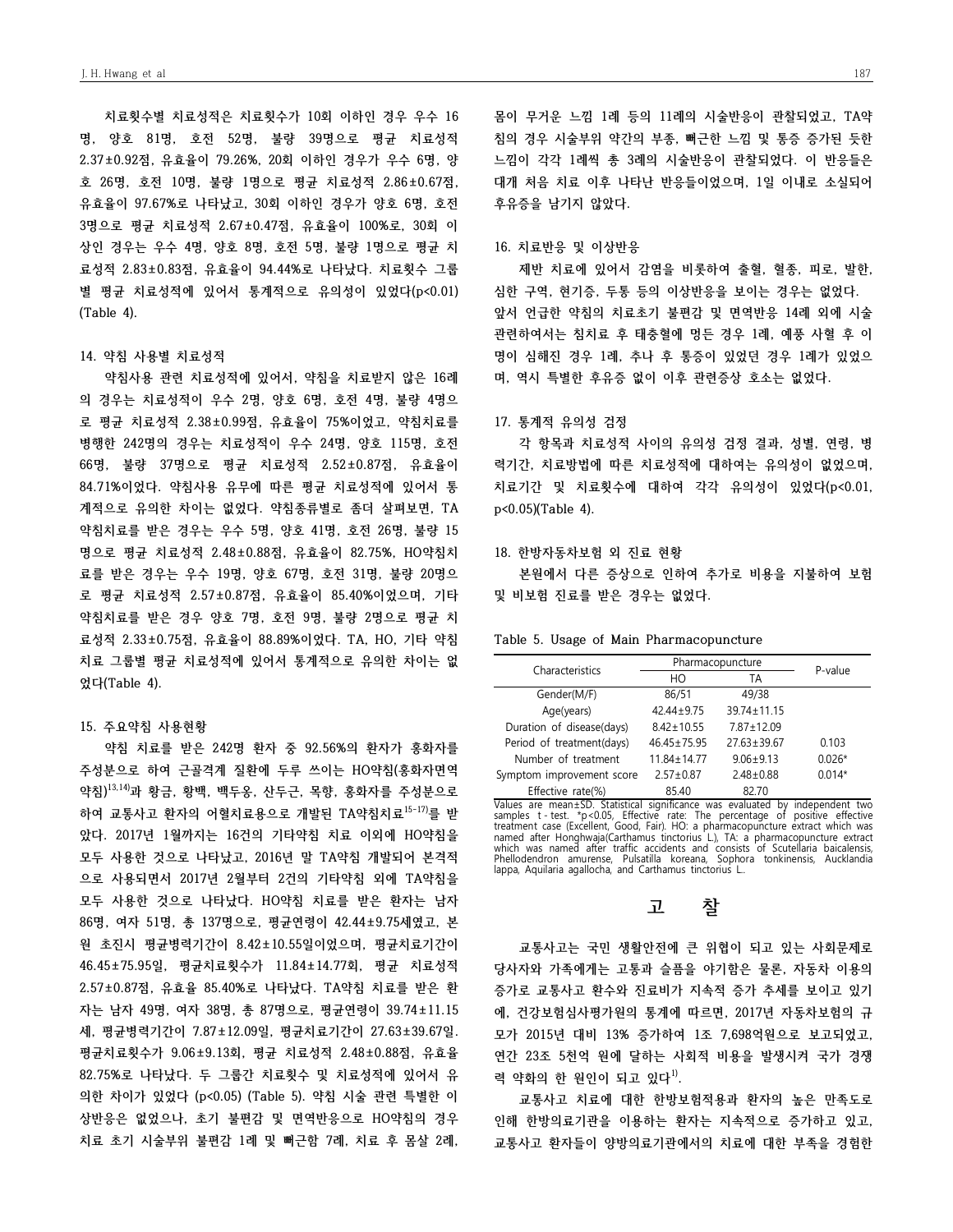**후 이를 보완하기 위해 침, 한약, 추나, 약침 등의 한의치료를 선택 하는 경우가 많으며, 치료 후 만족감을 경험하여 한의치료에 대한 자기확산 및 주위확산을 나타내었다고 보고된 바 있다10) . 국내외적 으로 교통사고 상해 증후군을 치료하는 한의치료 효과에 대한 임상 연구 및 실험 연구들이 다양하게 진행되고 있어 앞으로 보다 많은 환자들이 한의치료를 이용할 것으로 기대되고 있다. 한방의료기관 중 특히 한의원의 경우 최근 3년간 전체 의료기관 종별 진료비 청 구에 있어서 1위 혹은 2위를 차지하였다1) . 한의원 및 한방 외래에 서의 자동차보험진료 관련 보고들5)이 많지 않아, 보다 많은 한의원 에서의 진료현황보고가 축적되는 것이 필요할 것으로 생각되어, 본 연구는 2015년 1월 1일부터 2018년 8월 31일까지 남상천한의원에 내원한 교통사고 환자 258명을 대상으로 진료현황을 연구해보았다.**

**총 258명 환자 중 남자가 159명(61.63%), 여자가 99명 (38.37%)로 남자가 여자보다 1.61배 많았는데, 이는 이전 연구들 및 2012년 발표된 대한민국의 자동차 실사고 구성 비율에서 여자 환자가 더 많다고 보고된 것18)과 차이가 있었다. 본 연구에서는 한 의원이 유동인구가 많은 도심에 위치하여 직장인들이 내원하기 용 이하여 남자환자들의 치료기회가 많았을 것으로 추정된다. 또한 연 령별 분포에 있어서 30-40대 환자가 약 66%를 차지하고 있었으 며, 20대 및 50대를 포함하면 전체 환자의 약 95%를 차지하는 것 으로 나타났는데, 이는 이전 연구6)에서 추정된 바와 같이 사회활동 의 주축이 되는 연령대에서 교통사고 위험이 가장 많은 것으로 이 해될 수 있으며, 젊은 연령층에서 운전자가 많을 뿐 아니라 교통사 고 후유증에 대한 염려도가 높기 때문으로 생각되며, 또한 한방의 료기관 외래이용자의 한방의료이용 실태에서 30대 이하의 경우 교 통사고 치료가 가장 많다고 하였는데19) , 본 연구에서 30대 이하 청 년층의 환자가 많았던 것과 연관지어볼 수 있을 것으로 생각되었다. 연령 및 나이에 따른 치료성적은 그룹들 간에 유의성이 없었다.**

**교통사고 유형 관련 이전 연구 및 2012년 대한민국의 자동차 실사고 구성 비율 발표에 서 한방치료를 받는 환자들이 운전자석, 후방추돌로 인한 경상자들이 많았다18)고 보고된 바 있는데, 본 연 구에서도 후방추돌이 158건 (61.24%), 운전자석 155명(60.08%)으 로 가장 많았다. 한방의료기관에 내원하는 교통사고 환자들의 주상 명명은 경추의 염좌 및 긴장(S13, 56.3%), 요추 및 골반 염좌 및 긴장(S33, 25.7%), 두 개내손상 (S06,8.0%) 순이었고1,2,5) , 다양한 부위의 국소부 통증을 비롯하여 전신적 증상, 정신적 증상을 동반 하는 경우도 있다5)고 하였는데, 본 연구에서 역시 다양한 전신적 증상 및 정신적 증상들이 관찰되었고, 주로 국소부 통증(98.84%)이 가장 많았으며, 경항부, 허리, 어깨 순서로 관찰되어 상병 및 진단 명 분포에 있어서 경추 및 요추를 비롯한 염좌손상이 가장 많은 것 으로 나타났다. 또한 교통사고 후 한방의료기관만을 이용한 환자는 본원에 일차적으로 내원한 환자 104명(40.31%), 방사선 검사 없이 한방의료기관만을 경유하여 본원에 내원한 환자 7명(2.71%) 등의 111명(43.02%)이 있었는데, 실제 도로상에서 발생하는 사고 대부분 이 경미한 사고이며20) , 교통사고 이후 통증이 심할수록 최초 내원 을 양방병원으로 선택하는 경우가 많으며, 한방치료의 특징상 양방 병원에서 1차적 진료를 통해 심각한 손상이 배제되어 한방의료기관 내원 환자들은 대부분 단순 염좌로 진단된다고 한 이전 연구들5,11)** **에 비추어 볼 때, 경미한 사고의 단순 염좌 위주의 환자들이 내원 한 결과라고 생각된다. 본원에 내원하기 전에 양방의료기관에서 치 료 및 검사를 받은 경험이 있는 환자는 88명(34.11%), 양방의료기 관에서 치료 없이 검사만 받은 경우가 53명(20.04%)이었는데, 2017년 한방의료이용 및 한약 취급 기관의 한약소비 실태에서 한 방 외래 환자의 50.4%가 외래 진료를 이용하기 전 동일한 증상을 치료하기 위해 다른 의료기관을 이용하며, 주로 의원(55.4%)을 이 용했다는 보고19)와도 일치하는 부분이 있다고 생각되었다. 또한 이 전 연구들에서 타병원을 경유하여 한방의료기관에 내원하는 교통사 고 환자들이 대부분 양방병원을 경유하고 있었으며, 이를 사고 직 후 경미한 증상이더라도 일차적으로 서양의학 검진을 선호하는 피 해자 및 가해자의 심리적 요인이 작용하였기 때문이라 해석한 관점 5)이 본 연구에서도 적용될 수 있다 생각된다.**

**본원 선택 동기에 대해서는 인터넷 검색을 통해 내원한 환자가 110명(42.64%)로 가장 많았으며, 지인 소개로 내원한 환자가 82명 (31.78%), 가까운 거리라서 내원한 경우 (17.05%) 순이었다. 2017 년 한방의료이용 및 한약소비 실태조사 결과 발표(국민 인식) 15)에서 국민의 34.9%가 한방의료에 대해 알고 있다고 응답하였으며, 한방 의료에 대한 정보나 지식은 가족, 친구 등 주변사람을 통해 가장 많이 획득(38.6%)하고 있고, 그 다음으로 방송 매체 27.3%, 한방의 료기관 24.9% 순 등이었다. 최근 한방자동차보험 시장이 커지고 있고, 환자들의 한방자동차보험 진료에 대한 인식 및 만족도가 높 은 것으로 보고되고 있으며, 한방의료기관의 교통사고 관련 네트워 크를 포함하여 적극적 홍보 및 정보가 제공되고 있기에, 내원 동기 가 인터넷 검색이 차지하는 비중이 컸던 것으로 생각되었다.**

**병력기간에 있어서 1주 이내 최급성기에 의료기관을 방문하는 것으로 나타났다. 1주이내 최급성기가 172명(66.67%)으로 가장 많 았으며, 이외 급성기 및 아급성기 환자들의 경우는 최급성기에 다 른 의료기관을 거쳐온 것으로 나타났다. 이는 사고 직후 피해자와 가해자 모두가 교통사고에 의한 정신적 충격과 일상생활에서의 당 장 불편한 통증, 그리고 자동차보험회사의 보상 문제와 연계된 심 리적 요인으로 인하여 신속한 치료의 필요성을 느끼기 때문에 대부 분 최급성기에 의료기관에 내원하는 것으로 생각된다. 병력기간 별 치료효과 유효율은 급성기, 최급성기, 아급성기 순이었으나, 유의성 은 없었다.**

**환자들의 치료기간별 분포에서 1주 이내인 경우가 57명 (22.09%)로 가장 많았고, 2주 이내가 45명(17.44%), 3주 이내가 44명(17.05%), 4주 이내가 21명(8.14%)으로 4주 이내가 총 167명 (64.73%)의 대다수가 치료가 종결되는 것으로 나타났다. 이는 이전 한방의료기관 연구에서 1달 이상 치료가 지속된 경우가 많지 않은 것과 일치한다 보여진다. 치료횟수에 있어서 10번 이하로 치료받은 환자가 188명(72.87%)로 가장 많았고 20회 이하가 43명(16.67%) 로 그 다음으로 많았다. 이는 2017년 한방의료이용 및 한약 취급 기관의 한약소비 실태 보고19)에서 지난 1년간 한방 외래진료 이용 횟수는 평균 11.6회였다고 한 보고와도 관련있다고 생각되었으며, 또한 치료기간을 함께 고려해보면, 대다수의 환자가 사회활동 등으 로 인해 매일 오기 힘들기 때문에 치료횟수가 많지 않았다고 생각 되었다. 전체 환자의 치료성적은 양호 121명(46.90%), 호전 70명**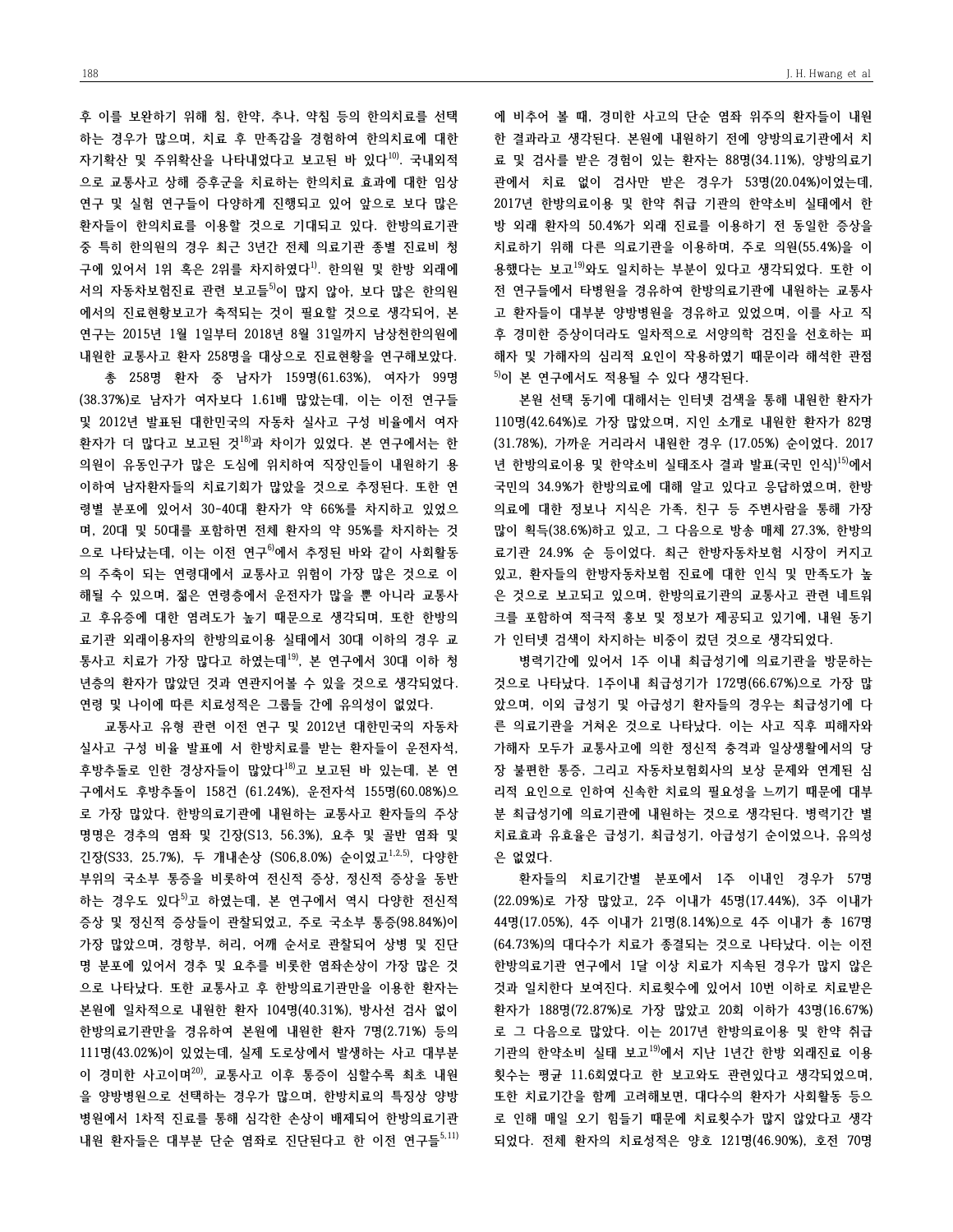**(27.13%), 불량 41명(15.89%), 우수 26명(10.08%) 순이었으며, 치 료효과가 있는 경우를 유효율이라 하여 호전 이상의 성적 백분율을 계산하였는데, 유효율이 84.11%로 높은 편이었다. 치료기간 및 치 료횟수와 치료성적 간에 유의성이 있었는데, 치료가 길어지는 경우 에 있어서 수상 정도에 따라 회복 속도가 일정치 않고, 외래치료 중의 사회활동이나 노동 등으로 인해 회복이 지연되었다고 추정한 것5)과 통한다고 생각되었으며, 치료효과 유효율을 보았을 때, 치료 효과가 미약하여 장기적 치료를 하는 것이 아니라 수상 정도가 심 하여 치료기간이 연장되는 것으로 판단된다.**

**약침요법은 자침과 약물의 효능을 이용하는 신침요법 중의 하 나이며, 이 중 면역약침은 실제 한의학 임상에서 거의 모든 분야의 병증에 활용되고 있으며13,14) , 특히 근골격계 질환과 교통사고 상해 증후군 환자의 급성 또는 만성 염증 및 동통 치료에 HO, HN, V, OK 13) , 그리고 V약침을 개량한 TA약침 등이 사용되고 있다15) . 치 료방법에 있어서 모든 환자에게 침치료와 한방물리요법이 행해졌으 며, 그 외 추가된 치료 중 약침치료를 한 환자가 242명(93.8%)으로 많은 비중을 차지하고 있으며, 이 중 92.56%의 환자가 HO 약침과 TA 약침으로 치료받은 것으로 나타났다. HO약침(홍화자면역약침) 은 活血行瘀, 消腫散結, 解毒 등의 효능이 있는 홍화자를 주성분으 로 하는 윤제(潤劑)의 한 종류로, 적응증은 척추 및 근골격계 질환, 사지신경통, 관절 질환, 타박상, 월경불순, 복중어혈, 변비 등이 있 다13,14) . TA약침은 안정적인 공급이 어려운 V약침을 대체할 목적으 로 황금, 황백, 백두옹, 산두근, 목향, 홍화자를 주성분으로 하여 2016년 개발되어 소염(消炎)과 보윤(補潤)역할을 동시에 함으로써 근육 타박 및 염좌에 효과가 있고, 치료 시 통증이 거의 없다는 장 점이 있어 경미한 교통사고 환자의 어혈치료에 사용될 수 있다15-17) 고 하였는데, 아직까지 교통사고와 관련하여 안전벨트로 발생한 흉 부통증 환자 3례에 대한 연구16) 외에 보고된 바가 거의 없다. 이에 본 연구에서는 주로 사용된 HO약침과 TA약침에 대하여 좀더 결과 들을 비교해보았다.**

**HO약침 치료를 받는 환자는 137명으로, 평균치료기간이 46.45±75.95일, 평균치료횟수가 11.84±14.77회, 치료 유효율 85.40%로 나타났다. TA약침 치료를 받은 환자는 87명으로, 평균 치료기간이 27.63±39.67일. 평균치료횟수가 9.06±9.13회, 치료 유 효율 82.70%로 나타났으며, 약침 시술 관련 특별한 이상반응은 없 었으나, 초기 불편감 및 면역반응이 HO약침의 경우 11건, TA약침 의 경우 3건이 나타났다. TA약침치료를 병행한 경우가 HO약침치 료를 병행한 경우보다 평균 치료기간이 좀더 짧고 치료 횟수 역시 더 적었고, 치료성적 및 유효율이 좀더 낮았다. 약침 종류별 치료 횟수 및 치료성적은 유의성이 관찰되었다. 더 적은 시술 관련반응 발생 및 적은 치료횟수에 대하여, TA약침이 HO약침보다 입자가 작아 흡수가 빠르고 자입시 더 얇은 니들을 사용하게 되는 특징 때 문으로 생각되었다. 치료 유효율은 좀더 낮았지만 이러한 결과는 교통사고 환자 치료용이라는 TA약침의 개발목적의 타당성을 어느 정도 입증한 것으로 생각된다. 하지만, 향후 더 많은 교통사고 환 자에 대한 TA약침 사용 증례가 뒷받침되어야 할 것이며, 또한 HO 약침과 TA약침 효능에 대한 정확한 비교를 위해서는 다른 치료 배 제 후 단독 약침치료 그룹 비교나 대규모 임상연구 계획을 통하여** **이루어져야 할 것으로 생각된다.**

**이상의 내용을 검토한 결과, 교통사고 후 한의원 치료를 선택 한 환자들은 대부분 방사선 검사 및 다른 이학적 검사상 특별한 외 과적 손상 없는 단순 염좌 및 타박상 등 경미한 후유증 환자인 것 으로 보였으며, 신체적 증상 외에도 정신적 증상을 호소하는 경우 가 많았고, 발병 초기 의료기관을 내원하는 것으로 나타났으며, 양 방 의료기관을 거쳐서 내원하는 경우가 한방 의료기관만을 선택하 는 환자보다 좀 더 많았다. 치료성적 평가에 있어서 최종 치료일에 4단계로 평가하는 방법을 사용하였는데, 전반적인 치료 성적에 있 어서 치료 유효율이 높은 편이었으나, 모든 환자들에 대하여 치료 시마다 각각의 증상에 대한 VAS를 측정하여 기록하지 못하여 간 단한 한가지 평가도구만을 사용하였다는 한계점이 있었다. 또한 사 용된 주요 약침으로는 HO약침과 TA약침이 있었고, 치료성적 및 치료횟수에 있어서 두 약침별 유의한 차이가 있었다. 향후 교통사 고 환자 치료시 본 결과를 참고하여 치료에 응용해볼 수 있을 것으 로 생각되었다.**

**본 연구 치료성적 평가에 있어서 좀더 상세하게 부위별 성적, 치료전후 상태 평가 등을 활용하지 못하고, 단순하게 4단계 전반적 치료성적 한가지로 평가한 점, 시술자와 평가자 간 맹검이 이루어 지지 못한 점에 한계가 있었으며, 약침치료를 비롯하여 침치료, 한 약치료, 물리치료, 추나치료 등의 다양한 치료방법이 병행되는 일 반적 한방치료의 특성상 각 치료방법 별 효과를 검정하기에 부족한 부분이 있었다. 향후 약침치료를 비롯한 치료방법들에 대하여 체계 적인 계획 하에 무작위배정과 이중맹검을 통하여 혼란변수를 제한 하고 단일 시술자가 다른 치료법은 제한하고, 치료 비교 기간을 정 하여 치료성적 비교 및 추적관찰 등을 통하여 치료방법별 효과에 대해 보다 객관적이고 정확한 분석을 할 수 있을 것으로 생각된다.**

# **결 론**

**교통사고 후 남상천한의원에 내원하여 한방자동차보험 치료를 받은 환자 258명에 대한 후향적 챠트 리뷰를 통해서 다음과 같은 결과를 얻었으며, 안전하고 효과가 있는 한방치료를 통해 자동차보 험 시장에 기여하고 있다고 생각되었으며, 한의원 한방자동차보험 진료현황에 대한 자료축적에 기여할 것으로 사료된다.**

**성별분포는 남자가 61.63%, 여자가 38.37%로, 남성의 비율이 높았으며, 연령별 분포는 30대가 36.43%로 가장 많았다. 성별 및 연령 분포별 치료성적은 유의성은 없었다.**

**인터넷 검색을 통한 한의원 선택이 42.64%로 가장 많았고, 타 병원 경유 없이 곧바로 내원한 환자는 40.31%였다. 병력기간은 사 고 발생 후 1주 이내 최급성기에 내원한 환자가 66.67%로 가장 많 았으며, 사 고상황에 있어서 후방충돌에 의한 차량 간 충돌이 61.24%, 운전석에서의 사고가 60.08%로 가장 많았다.**

**치료기간은 4주 이내가 64.73%로 가장 많았고, 치료횟수는 10 번이하인 경우가 72.87%로 가장 많았으며, 치료기간과 치료횟수와 치료 성적간에 유의성이 있었다.**

**전체 환자의 치료성적은 양호 46.90%, 호전 27.13%, 불량 15.89%, 우수 10.08% 순이었으며, 유효율이 84.11%이었다. 치료**